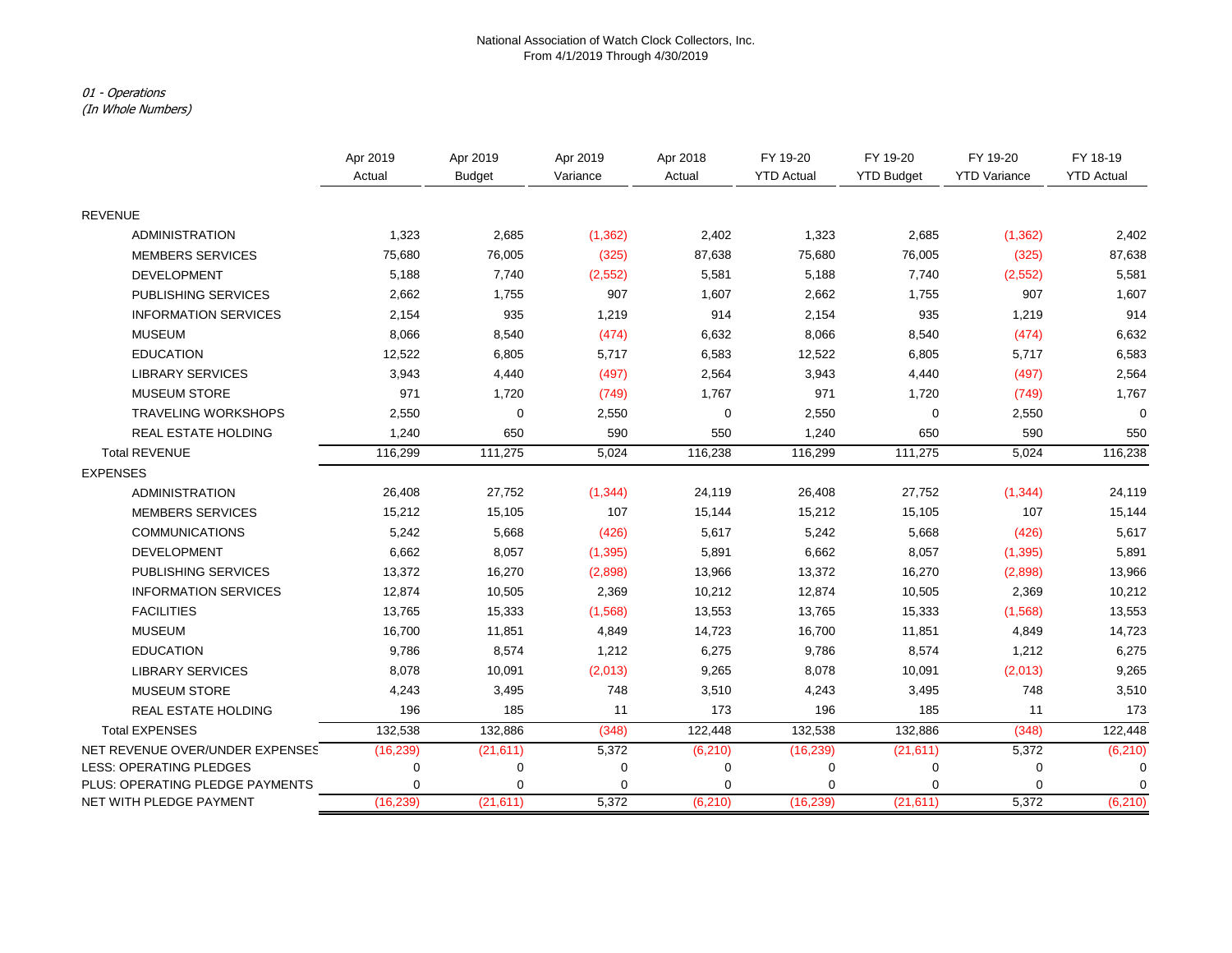### National Association of Watch Clock Collectors, Inc. From 4/1/2019 Through 4/30/2019

# 02 - Temp Funds

(In Whole Numbers)

|                                 | Apr 2019<br>Actual | Apr 2019      | Apr 2019    | Apr 2018<br>Actual | FY 19-20<br><b>YTD Actual</b> | FY 19-20<br><b>YTD Budget</b> | FY 19-20<br><b>YTD Variance</b> | FY 18-19<br><b>YTD Actual</b> |
|---------------------------------|--------------------|---------------|-------------|--------------------|-------------------------------|-------------------------------|---------------------------------|-------------------------------|
|                                 |                    | <b>Budget</b> | Variance    |                    |                               |                               |                                 |                               |
| <b>REVENUE</b>                  |                    |               |             |                    |                               |                               |                                 |                               |
| <b>ADMINISTRATION</b>           | 60                 | $\mathbf 0$   | 60          | 87                 | 60                            | 0                             | 60                              | 87                            |
| <b>DEVELOPMENT</b>              | $\Omega$           | <sup>0</sup>  | 0           | 1,240              | $\Omega$                      | $\Omega$                      | $\Omega$                        | 1,240                         |
| <b>FACILITIES</b>               | $\Omega$           | <sup>0</sup>  | $\mathbf 0$ | 5,176              | 0                             | $\Omega$                      | $\Omega$                        | 5,176                         |
| <b>MUSEUM</b>                   | 31                 | $\Omega$      | 31          | 36                 | 31                            | 0                             | 31                              | 36                            |
| <b>EDUCATION</b>                | (31)               | ∩             | (31)        | $\mathbf 0$        | (31)                          | $\Omega$                      | (31)                            | $\mathbf 0$                   |
| <b>LIBRARY SERVICES</b>         | 1,083              | ∩             | 1,083       | 922                | 1,083                         | 0                             | 1,083                           | 922                           |
| <b>BOARD/COMMITTEES</b>         | 34                 | 0             | 34          | 8                  | 34                            | 0                             | 34                              | 8                             |
| <b>Total REVENUE</b>            | 1,177              | $\mathbf 0$   | 1,177       | 7,469              | 1,177                         | $\mathbf 0$                   | 1,177                           | 7,469                         |
| <b>EXPENSES</b>                 |                    |               |             |                    |                               |                               |                                 |                               |
| <b>ADMINISTRATION</b>           | 73                 | $\mathbf 0$   | 73          | 1,994              | 73                            | $\mathbf 0$                   | 73                              | 1,994                         |
| <b>DEVELOPMENT</b>              | 330                | $\Omega$      | 330         | 188                | 330                           | $\Omega$                      | 330                             | 188                           |
| PUBLISHING SERVICES             | 864                |               | 864         | $\mathbf 0$        | 864                           | $\Omega$                      | 864                             | $\Omega$                      |
| <b>FACILITIES</b>               | $\Omega$           | ∩             | $\mathbf 0$ | 1,862              | $\mathbf 0$                   | 0                             | $\Omega$                        | 1,862                         |
| <b>MUSEUM</b>                   | 491                | $\Omega$      | 491         | 802                | 491                           | 0                             | 491                             | 802                           |
| <b>EDUCATION</b>                | $\mathbf 0$        | ∩             | $\mathbf 0$ | 585                | 0                             | $\Omega$                      | $\Omega$                        | 585                           |
| <b>LIBRARY SERVICES</b>         | 128                | $\Omega$      | 128         | 841                | 128                           | $\Omega$                      | 128                             | 841                           |
| BOARD/COMMITTEES                | 45                 | 0             | 45          | 14                 | 45                            | 0                             | 45                              | 14                            |
| <b>Total EXPENSES</b>           | 1,931              | $\mathbf 0$   | 1,931       | 6,286              | 1,931                         | $\mathbf 0$                   | 1,931                           | 6,286                         |
| NET REVENUE OVER/UNDER EXPENSES | (754)              | $\mathbf 0$   | (754)       | 1,183              | (754)                         | $\mathbf 0$                   | (754)                           | 1,183                         |
| <b>CAPITAL EXPENDITURES</b>     |                    |               |             |                    |                               |                               |                                 |                               |
| TEMP RESTRICTED FUNDS           | $\mathbf 0$        | $\mathbf 0$   | $\mathbf 0$ | $\mathbf 0$        | $\mathbf 0$                   | $\mathbf 0$                   | $\mathbf 0$                     | $\mathbf 0$                   |
| LESS:CAPITAL EXPENDITURES       |                    |               |             |                    |                               |                               |                                 |                               |
| <b>INFORMATION SERVICES</b>     | $\mathbf 0$        | $\mathbf 0$   | $\mathbf 0$ | $\Omega$           | $\mathbf 0$                   | $\mathbf 0$                   | $\mathbf 0$                     | $\Omega$                      |
| <b>FACILITIES</b>               | $\mathbf 0$        | $\pmb{0}$     | 0           | (15, 271)          | $\mathbf 0$                   | $\mathbf 0$                   | $\mathbf 0$                     | (15, 271)                     |
| NET CAPITAL EXPENDITURES        | $\mathbf 0$        | $\mathbf 0$   | $\mathbf 0$ | (15, 271)          | $\mathbf 0$                   | $\mathbf 0$                   | $\mathbf 0$                     | (15, 271)                     |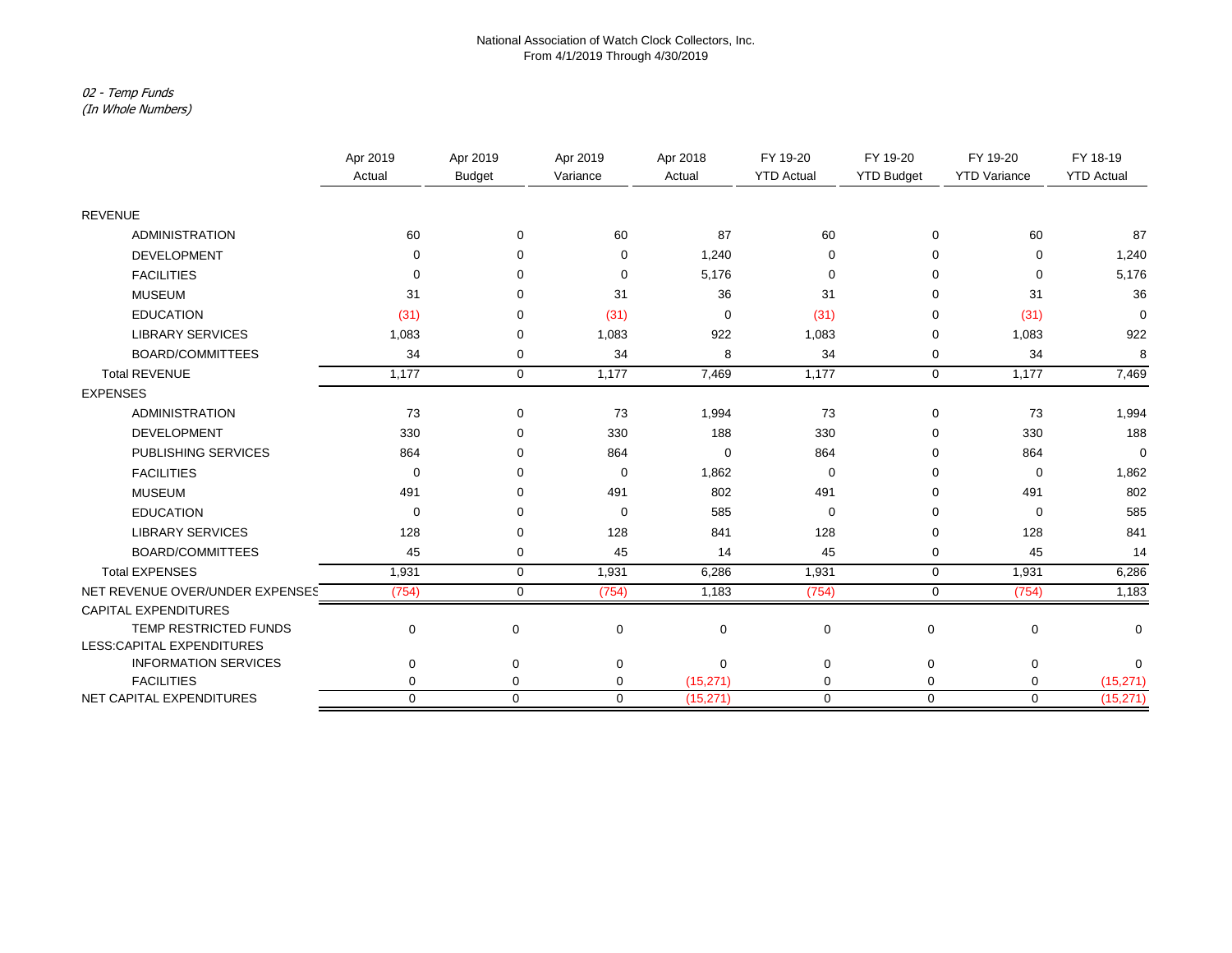### National Association of Watch Clock Collectors, Inc. From 4/1/2019 Through 4/30/2019

### 03 - Endowments

(In Whole Numbers)

|                                 | Apr 2019<br>Actual | Apr 2019<br><b>Budget</b> | Apr 2019<br>Variance | Apr 2018<br>Actual | FY 19-20<br><b>YTD Actual</b> | FY 19-20<br><b>YTD Budget</b> | FY 19-20<br><b>YTD Variance</b> | FY 18-19<br><b>YTD Actual</b> |
|---------------------------------|--------------------|---------------------------|----------------------|--------------------|-------------------------------|-------------------------------|---------------------------------|-------------------------------|
| REVENUE                         |                    |                           |                      |                    |                               |                               |                                 |                               |
| <b>DEVELOPMENT</b>              |                    |                           |                      | 2,800              |                               |                               |                                 | 2,800                         |
| <b>LIBRARY SERVICES</b>         |                    |                           |                      | 600                |                               |                               |                                 | 600                           |
| <b>Total REVENUE</b>            |                    |                           |                      | 3.400              |                               |                               |                                 | 3,400                         |
| NET REVENUE OVER/UNDER EXPENSES |                    |                           |                      | 3,400              |                               |                               |                                 | 3,400                         |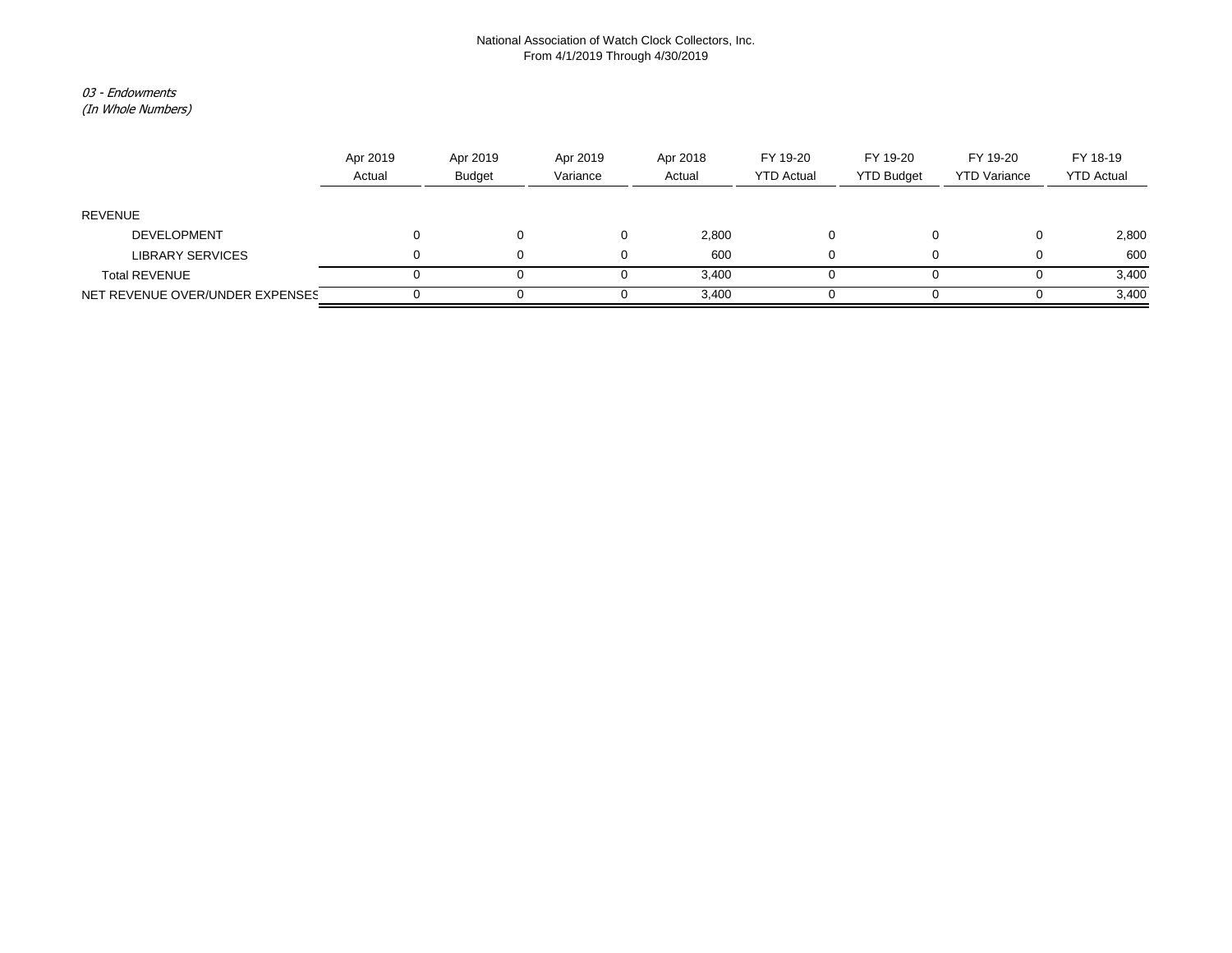## Net Liquidity Reserve Chart



# Investment Balances